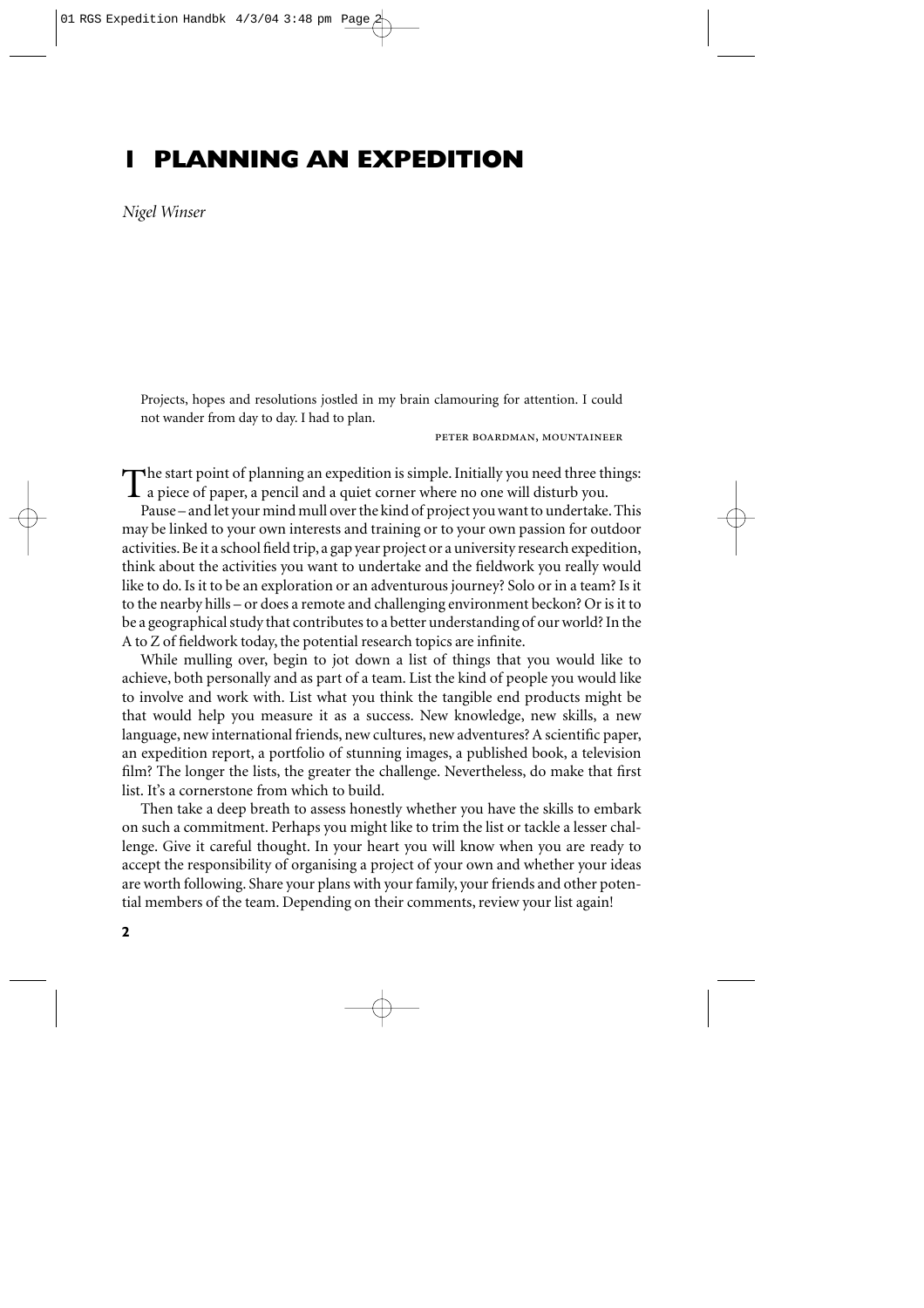#### PLANNING AN EXPEDITION

As part of this analysis, you then need to address your responsibilities. Begin by listing who might want a share or have a stake in this great new plan of yours, because it is they to whom you will need to be accountable. They might include some or all of the following:

- your hosts and the local community with whom you will work, travel or stay
- your team, their partners and their families
- your organisation, school, university or research institution
- your sponsors and other supporters who will make the project possible
- your discipline and any representation you might be making.

If this list of stakeholders becomes too heavy a burden for you to shoulder, pull out now before you start raising the hopes of others. If not, return to your list and review the objectives again. From here on, there are a number of ways to convert your list into a realistic plan to organise an expedition regardless of purpose, size, destination and cost.

# **AN AIM WITH SUPPORTING OBJECTIVES** (Figure 1.1)

This is what you do next.

- 1. On your list of priorities, highlight those aspects of your project that are clearly the most important to you. Consult and discuss these with your team – or at least with potential members of the project. Those priorities that cause uncertainty relegate for the time being. From this jumble of ideas, try to form some semblance of order so that you can begin to focus on what you hope will be a single clear aim of what you want to do – your project.
- 2. After consultation, write down the aim of your expedition or project as a single clear statement – **the aim**. *The aim of my expedition next year is to …* Then share this short statement with those currently involved with the project to see whether your initial idea can withstand some scrutiny. You will soon know when you have sufficient consensus to proceed!
- 3. Then from your list take those other objectives that you would like to achieve, time and funds permitting. These will be your **supporting objectives**. You may need to decide here which of these you may need to sacrifice to achieve the aim. Differentiating between the aim and the supporting objectives is a vital stage in your planning. The model in Figure 1.1 might help.

To help understand this critical point, look at the two following projects: one a mountain science project and the other a climbing expedition.

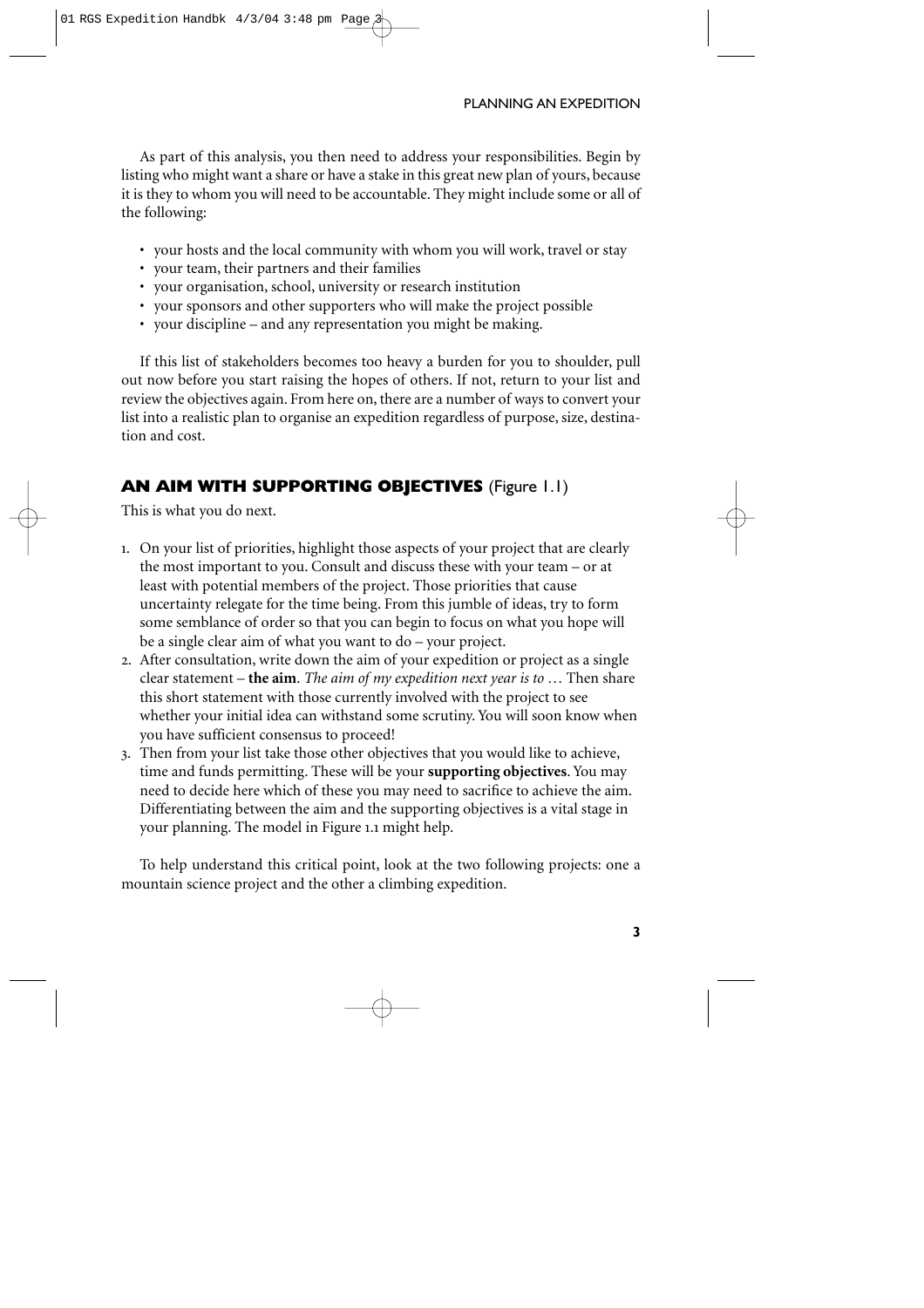



Figure 1.1 *The aim and supporting objectives*

- 1. A **mountain science** project might aim to take sediment cores in high-altitude lakes to determine long-term climate change patterns. Supporting objectives might be:
	- (a) to map the geology of the region;
	- (b) to make botanical collections for the local herbarium;
	- (c) to undertake physiological experiments for altitude sickness;
	- (d) to assess the impact of tourism;
	- (e) to make a photographic record for lecturing and website use;
	- (f) to make a video for educational purposes; and
	- (g) to climb a nearby mountain or two.
- 2. The aim of a **climbing expedition** may be to put at least two members on the top of a particular mountain and return safely. Supporting objectives might be:
	- (a) to try a new approach to the mountain;
	- (b) to climb some smaller peaks on the route in for training and to get fit;
	- (c) to undertake some geological/botanical collections;
	- (d) to undertake a medical survey:
	- (e) to study crafts in a local village;
	- (f) to write some popular articles; and
	- (g) to identify other mountain peaks in the area for future expeditions.

In both cases, if all goes well, all the objectives can be met. However, should there be a shortage of funds and time constraints, the supporting objectives can be altered slightly without jeopardising the aim.

To be able to write down your aim and the supporting objectives on one sheet of paper is a good position to be in early on in your planning, especially if you have a consensus!

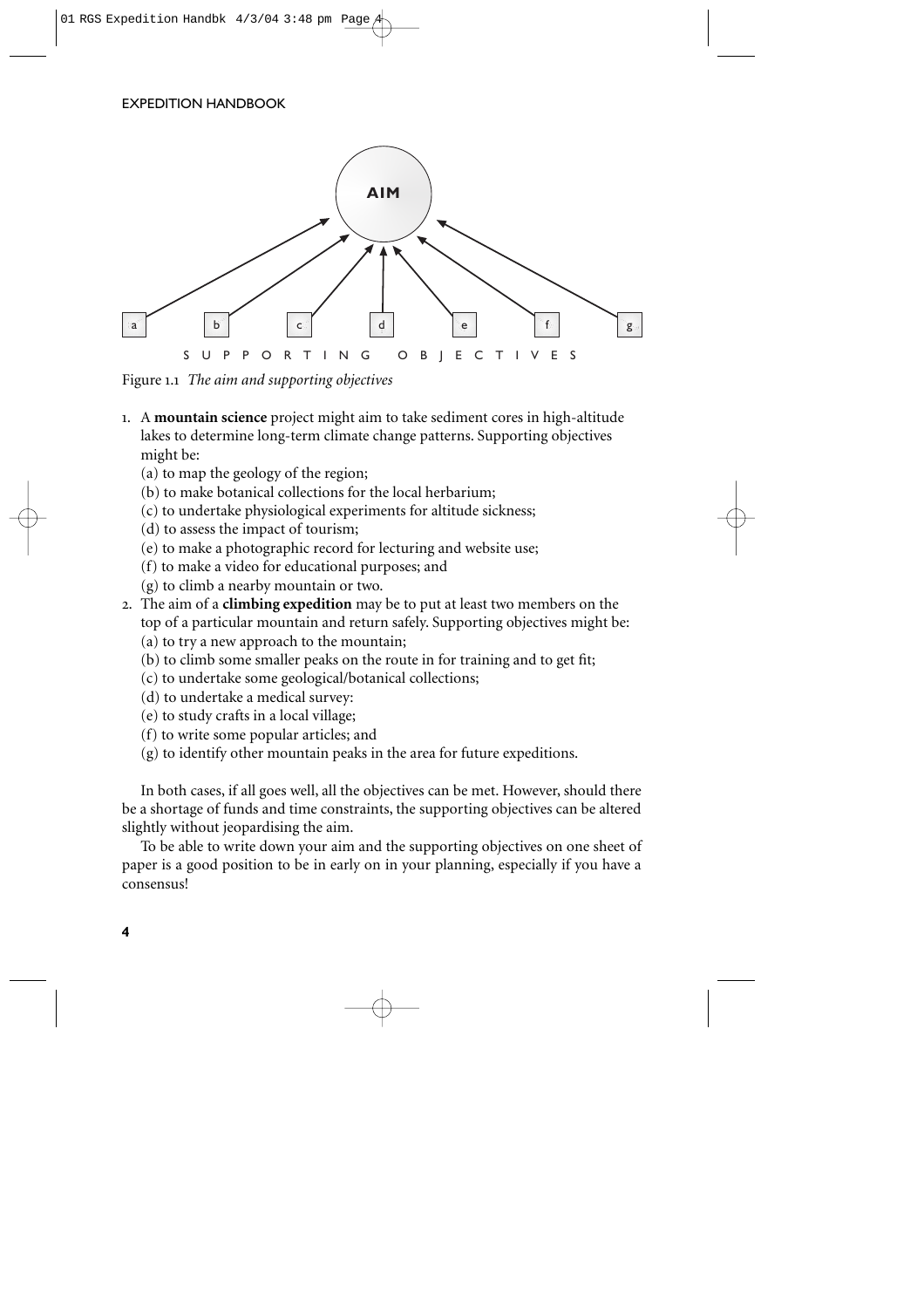#### PLANNING AN EXPEDITION



Figure 1.2 *The expedition picture*

## **THE EXPEDITION PICTURE** (Figure 1.2)

Once you and the team agree your aim, you can start to develop your more detailed plans. In sharing your plans with others, it is helpful to have a clear mental picture of the kind of project that you have in mind, particularly concerning the four parameters of purpose, size, length and costs.

These four factors are the cornerstones of your expedition and it is helpful to agree these as early as possible, to avoid misunderstandings at a later date. For example, do you see your project as an international team of researchers taking sediment cores in a high mountain lake, or do you see yourself as a group of climbers summiting a new mountain peak? Both are laudable. In short, you are agreeing a brand image. This will help you with the planning and the fund-raising. More importantly it helps confirm that all members share the same clear vision of the type of expedition they are joining.

# **CRITICAL PATH PLANNING**

Having tied down your expedition into a manageable form, you can now do your critical path planning. There are five steps here.

## **Appreciating the challenge**

An early appreciation of the overall expedition plan is important even if the details may not be finalised. There are a large number of headings to consider and a glance at the planning checklists may help you to start grouping the issues you need to consider, so you can identify your priorities (see Appendix 1 for a sample planning checklist and Appendix 2 for a sample reconnaissance checklist).

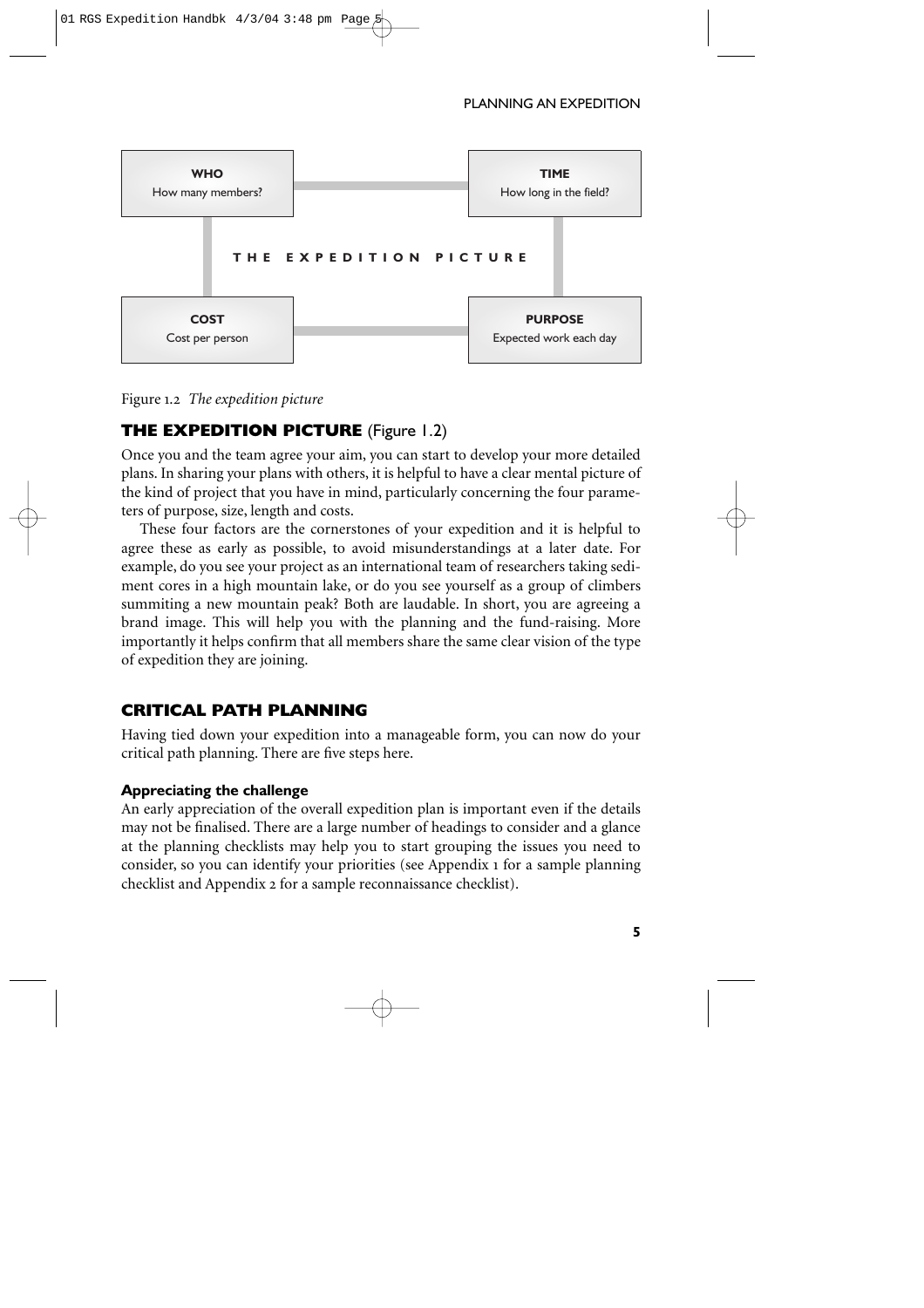#### EXPEDITION HANDBOOK

## **Assessing the time spans involved**

Make a list of tasks that need to be addressed and make an intelligent guess on how long it may take to execute each one, for example:

| Appointing the team: numbers, skills, roles, responsibilities,      |          |
|---------------------------------------------------------------------|----------|
| host country members                                                | 2 months |
| Science plan: deciding on your field methodology                    | 4 months |
| Logistics plan: working out how much water, food, fuel you need –   |          |
| where and when                                                      | 1 month  |
| Insurance: to research and then decide the level of insurance cover |          |
| you need                                                            | 2 months |
| Equipment: design, procurement, testing, trials, packing            | 6 months |
|                                                                     |          |

Most tasks will take longer than you think. Unless you begin to delegate tasks, you will almost certainly run out of time, e.g. for your fund-raising plan, to identify the application dates for key grant-giving organisations. This will give you the deadline for when you will need your project plans in a presentable form ready for evaluation. The deadline for Royal Geographical Society–Institute of British Geographers (RGS–IBG) Expedition Research Grants is the end of January (for expeditions going into the field during the summer months), and the end of June for those going into the field over the winter months. So you will need to have tied down your detailed research plans, host country involvement and budget by one of these dates if you want to get RGS–IBG approval and funding. Each topic needs to be individually assessed.

Freighting of scientific equipment is another task that often catches people out because it requires a long lead-in time (I am assuming that you cannot afford air cargo on this occasion).

| Equipment procurement      | 8 weeks                   |
|----------------------------|---------------------------|
| Packing                    | 4 weeks                   |
| Delivery to docks          | 1 week                    |
| Sailing time               | 6 weeks                   |
| Clearance through customs  | 5 weeks                   |
| Transport to project site. | 1 week                    |
| Contingency (delays)       | 4 weeks                   |
| <b>Total</b>               | 29 weeks (or 6.7 months!) |

#### **Making up a flow chart**

It can now be quite fun to fit together the various headings into a flow chart, with a list of the main headings going down the left side of the chart and the expected timeline for each set out across the page. This can start on the back of an envelope, and be upgraded to a spreadsheet.